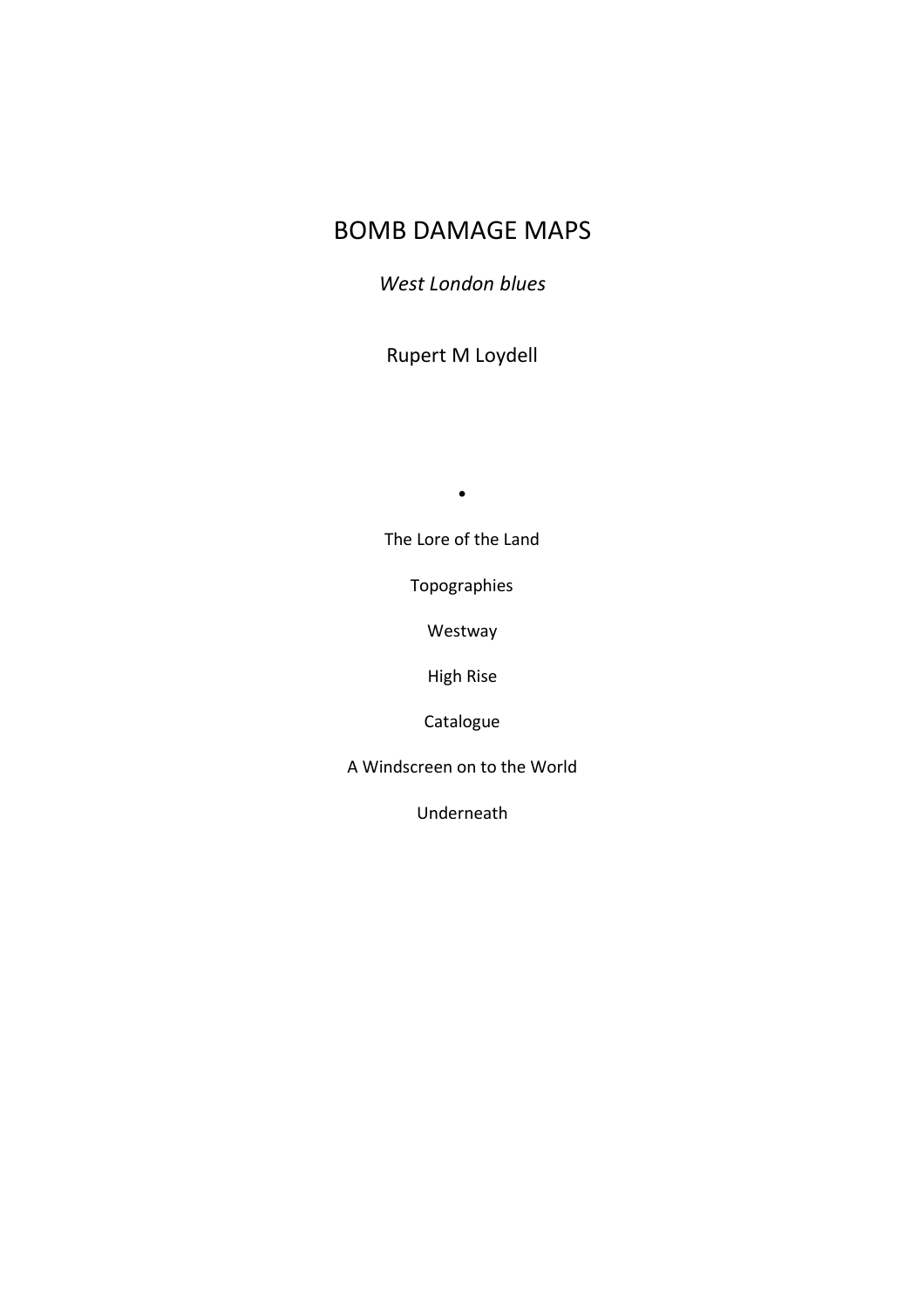#### THE LORE OF THE LAND

On other occasions the people did convince themselves of intentions to uprise and take back control but apathy and commonsense soon sent them back to work, to daily routines, to shop, to bed. Each day went much as before; is a tradition among inhabitants to do so. Is a blessing and a boon.

On one occasion the car was towed to an unknown garage. Was never recovered or repaired, though always had an MOT, bought round the corner from where he used to live. *Win a trip to NYC* said the chocolate biscuits wrapper he couldn't afford, *Tories out* said the wall and the gossip in the pub. But they wouldn't go.

South of the village is an intersection, and storytellers agree that questions must remain unanswered. The book is a magic ritual, maintained to be written by the natives. Sickening is not allowed, of neither the heart or the body. All must be restored by unknown powers and you must show you are available for work.

Traditionally, ghosts are associated with the past, what went before, but others call this idle fiction. Reformation and revolt is often punished and misunderstood by other generations. Condemned, we ride through implications and denial, accused of sorcery. Questions remain unanswered,

answers remain unattached. Let the show continue, let bygones be history and history be gone. Let us commence, let us be lovers, let us in or out, just let it drop.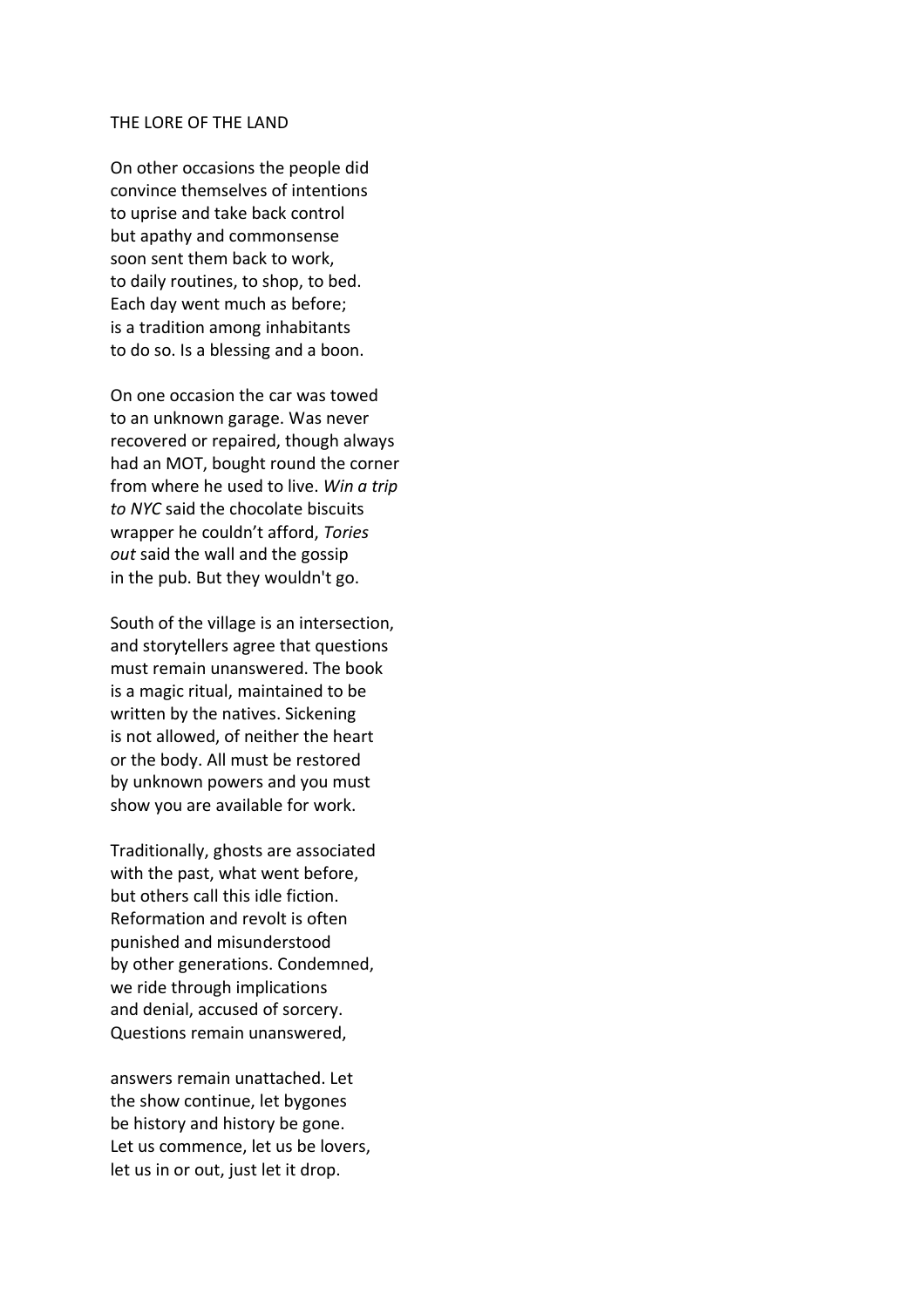Legends about the city abound. No son of mine will ever die by drowning, I own my luck and each day happens much as before.

It is said tradition only speaks when spoken to, and speculates that it ceased and was filled in. The screams of a woman haunt this place and the king and all his army became stones. Which tree is meant is unclear, as no-one will own the watch. But all agree what this is is not said or known.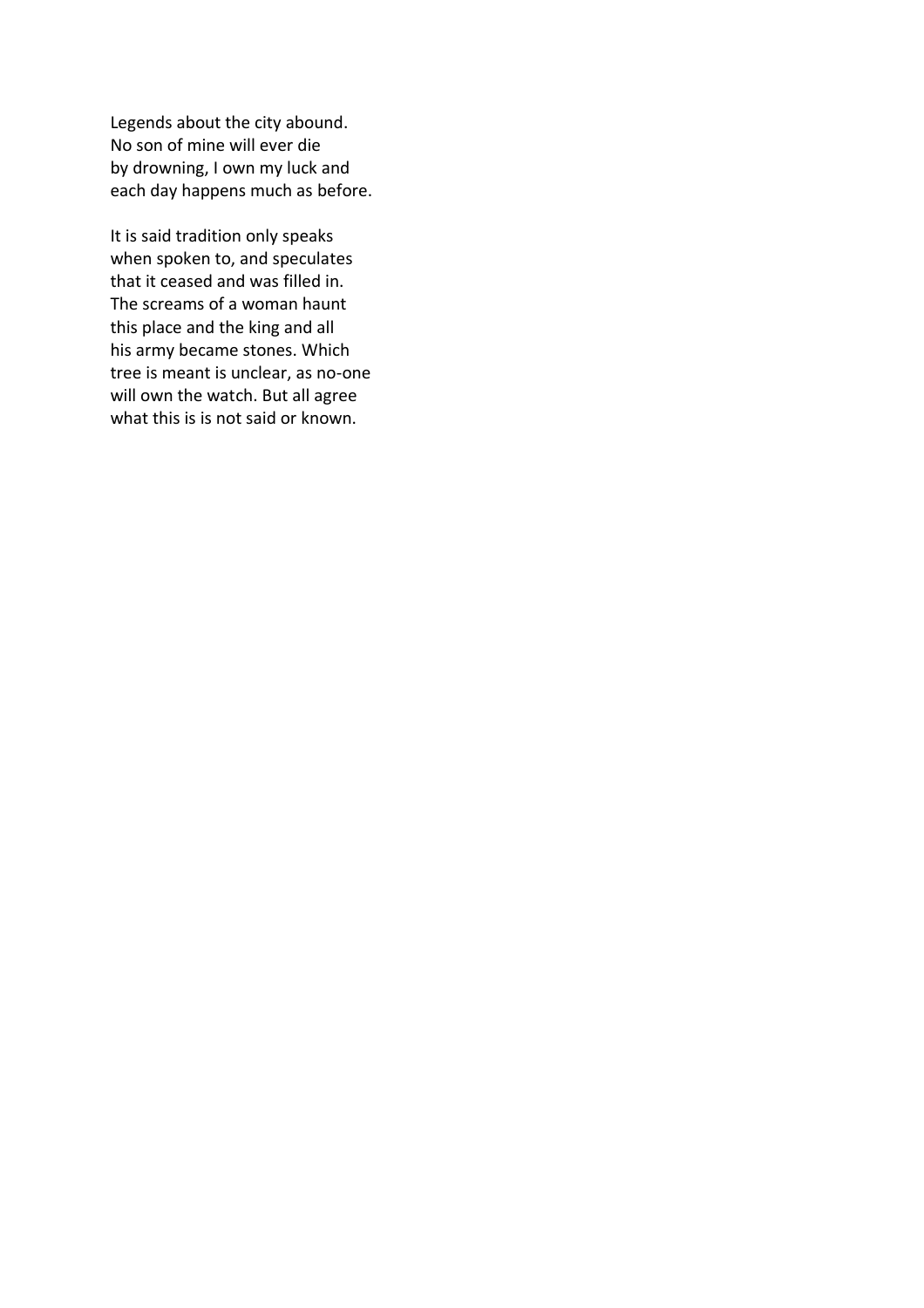#### TOPOGRAPHIES

She made a suit made of maps, made a dress made of maps, papered her kitchen with maps. She was going nowhere but she could dream. And did.

Made a map made of maps, a world to get lost in, a world of impossibilities and broken mountains, roads and streams. When I reach this place I will stop.

Walked in shoes pasted over with maps. Host in her hive, guide to her own inclusive holiday. Made her son's football into an abstract globe, all ocean

and land, and then another. Papered chairs and the table, doors and windows, blinds a squiggle of roads and lanes all leading to her backyard.

The map as an image is a popular form of decoration, thereby showing its qualities as substitute for travels as well as a means of orientation.

Made a map made of maps, all borrowed mountains and hills, blues and greens, red lines, a public house by the stream. She owned no right of way,

was no safe passage marked across her land. Imagine being lost everywhere, imagine quitting in the middle of a tour. She paced round her garden then went inside.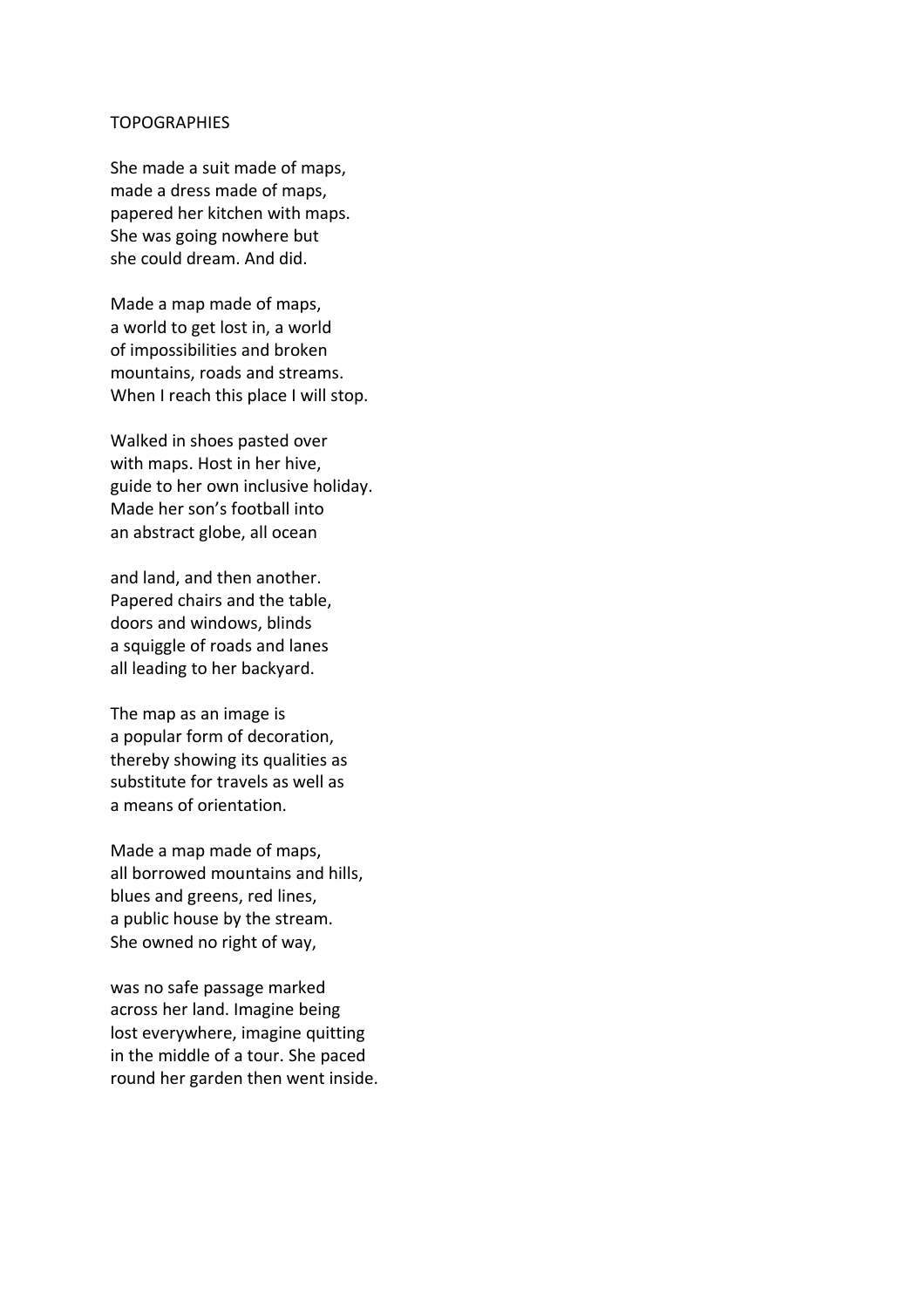#### WESTWAY

See the scars beside the concrete where houses used to be, people used to be. A horse in a dried-up muddy field, graffiti for company: *Where is your god now?* a dripping question that can't be answered.

Painted the scene purple and gold but couldn't hide the damage. Cars drove faster to get to nowhere quicker than they ever had. A skatepark sprang up and splintered, the gypsies moved on, leaving a scrapyard behind. The tube offers the best view: squint left and imagine a neighbourhood divided by demolition and elevated road. Imagine a riot on your hands, a fire 24 stories tall and next door dying or gone missing.

*Where is your god now?* He is a row of concrete statues holding up the road, is a horse remembering grassier days, is speculation all, no material evidence. Is working for human rights groups, is plotting the ley lines that gather here, is looking for his name in the phonebook, is probably a prince looking for a princess, is too old to move away now. Is stuck, is buried in the cellar, is underneath the arches, is pouring cold water on all his own ideas. Is forgotten.

Is Saturday morning in the market, the discarded is being repurposed, the freeway connection ignored. Jazz and reggae lubricate damp clothing and stale smoke, everything is cheap or overpriced. There's nothing I want but it is somewhere to be, something to do, is a diversion from the rest of the week, is a diversion: you must turn left, follow the yellow signs until they stop and you is lost. (Rumours that ghosts are to be seen walking.)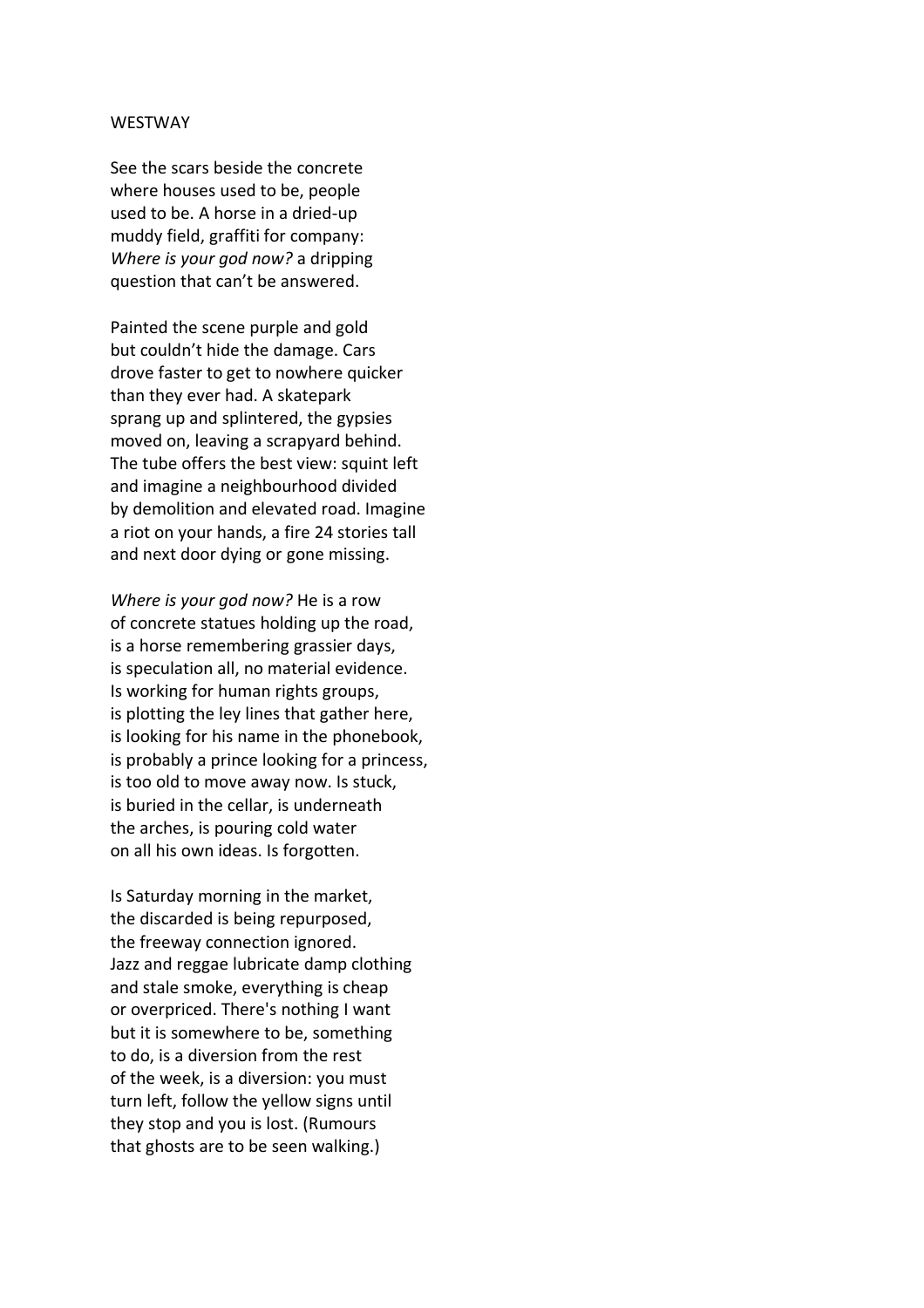Is years later and nothing has changed although traffic jam above is longer and slower. Is a shopping centre nearby and an encampment of homeless men living in plastic and cardboard. Is a desultory space, curving shapes divide sky and landscape in visually arresting ways. Is private and is public, is glimpsed from the train, is whiplash and shadow, sounds of purpose up above.

Is two chairs and an upturned crate around a fireplace made of stones. Is signs of habitation, desolation, abandonment and discard, is home to no-one anyone knows. There used to be a second burial chamber in a field not far away, used to be a jumble of boulders, was once a church on a hill here, houses where people would eat and sleep. Now is only grim skyline, cold ash, the great round eyes of stray dogs, next day happening much as before.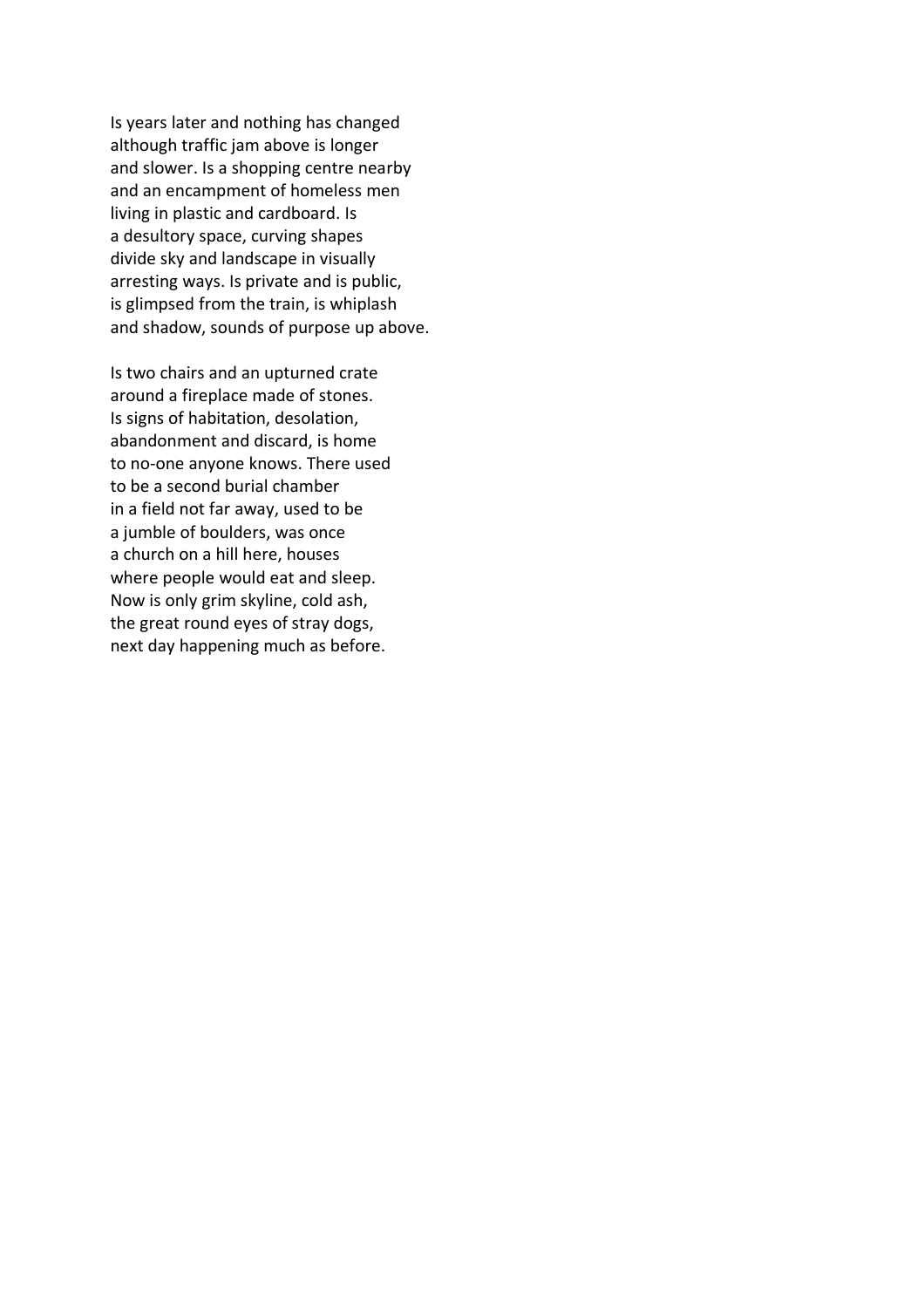#### HIGH RISE

24 floors of incendiary backfire, flames reforming the sky, sirens for miles around, repercussions for years to come. Most local tower blocks are not yet safe, is money to be made elsewhere. Is not a priority, accommodation will be made available as and when.

Life on the never-never is not enough. There is not a dry eye in the house, there is not a floor left habitable, there is nothing to be done. Nature as divine entity is part of our relentless desire to classify, label and burn know. Each person's narrative is still their own, but they own nothing else, live at the edge of negative space and grief, poverty and guilt, with the lingering smell of fire.

Everything is subtly blurred and discarded. Lives taken away in skips, a tower block dressed in green beside the motorway into town. Gawping drivers and old news, a charitable fund and lost neighbours. Other variables are in play, emotions run high, trains run late.

Not an attempt to understand, is sound given shape to words, distant observations from the train ride into town. I live in the suburbs, haven't had time to look into these things or become a misery tourist.

24 floors that could have been saved, 24 floors that are too high for normal habitation. They are building 44 floors nearby: scratch the sky, hope no-one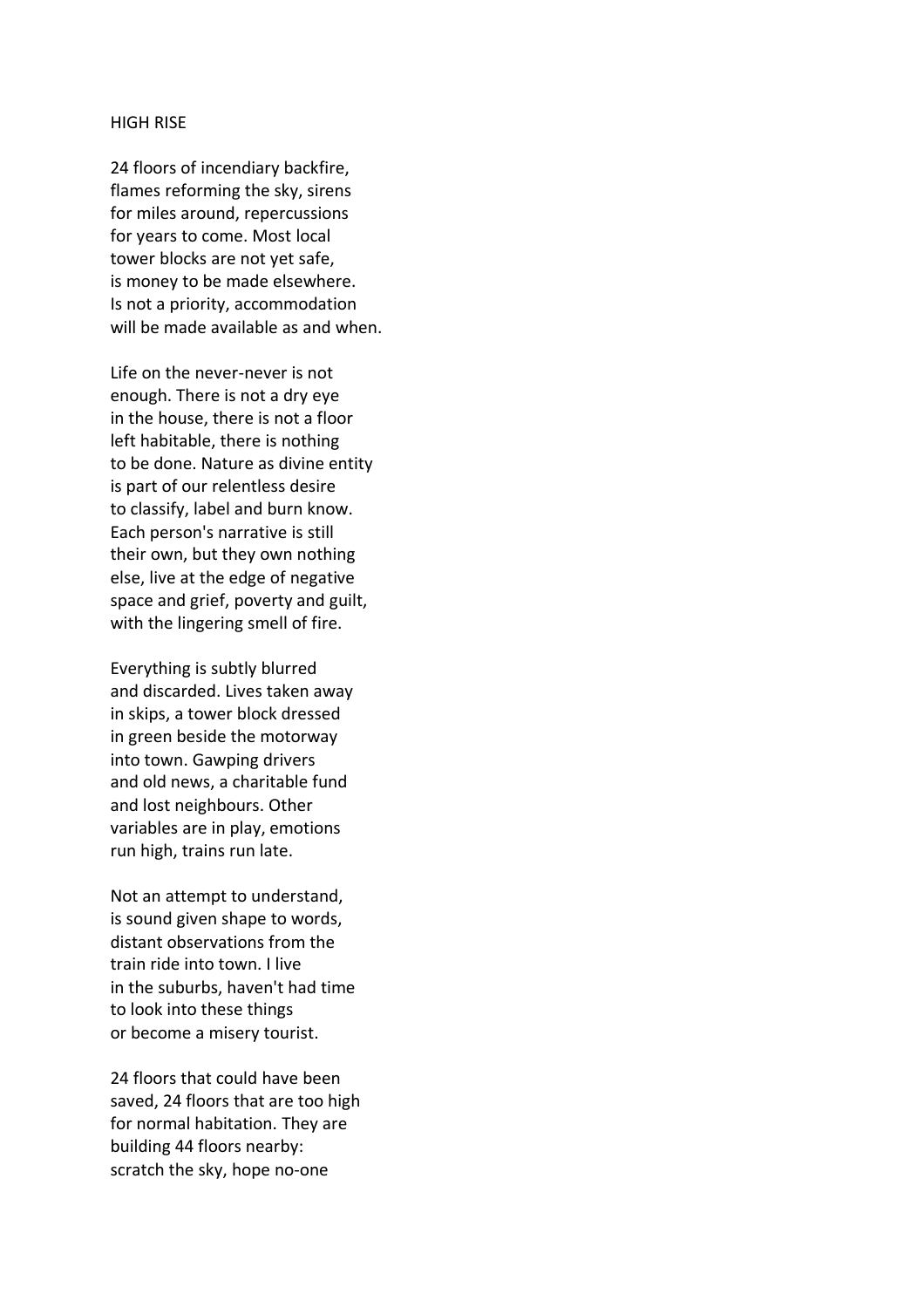has vertigo or drops a match. Will not be clad with same, will meet health and safety regulations, will cost more than risk and death can justify.

Bomb damage maps show what is missing and what is at risk. Areas destroyed, areas of fire, areas where it is not safe to live. But there is nowhere else to go. Grief and rage mark anniversary, 72 people died, you we are doing almost nothing. Put your trust in anger, in official inquiry, in a black sack over there.

A wall and barbed wire fence separates towpath from an area under the road, but local legends are made from cultural ragbag, fleeter than wind and faster than fire. Next time, you should and must link up with the neighbours, form one massive community.

Council housing blocks around the church were adorned with green scarves and the nave was packed with people wearing the same colour, holding up pictures of loved ones they lost and carrying white roses to lay later at the base of the tower.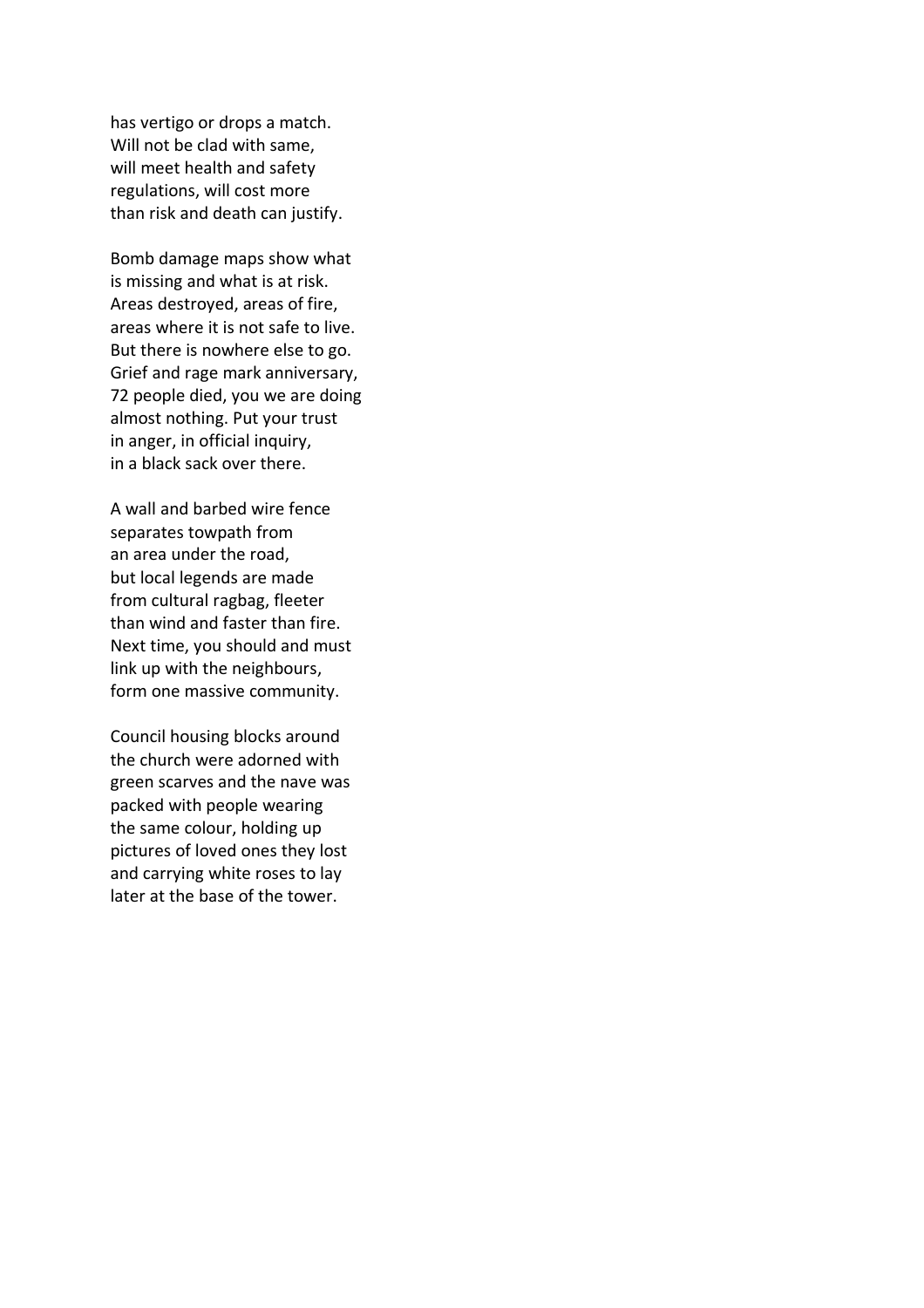### **CATALOGUE**

I bought the book because of memory, not because of art. Paintings retain an appearance of speed, spontaneity and freshness, vital satisfactions I depend upon to navigate my past.

Major creative uncertainties are said to have been founded by an otherwise unknown saint, a plucky little survivor in the shadow of the concrete monolith, trying to be heard above traffic's roar.

A fenced off and graffiti-strewn area is the most common item of village mythology. Arise and march on to victory or the local on the corner. The official enquiry is still going on.

A ghost used to be seen here, legend has it that he was a wizard or a tramp, maybe the disputed site of a church, a mighty tower reaching to the sun and a road where lorries could race

across the aimless landscape beneath. Over two miles of elevated motorway, sliproad crossing the railway, two stubs on the north side built for connection to the planned line of an imaginary route.

Strange creatures inhabit this underworld, bodies buried in the motorway walk the streets and tell stories, sing songs, and a local tradition has grown up. Ask anyone who knows, they'll tell.

Attempts have been made to regenerate once-abandoned land, to brighten up the front cover of the official report. The future requires substantial demolition, but there will be no compensation.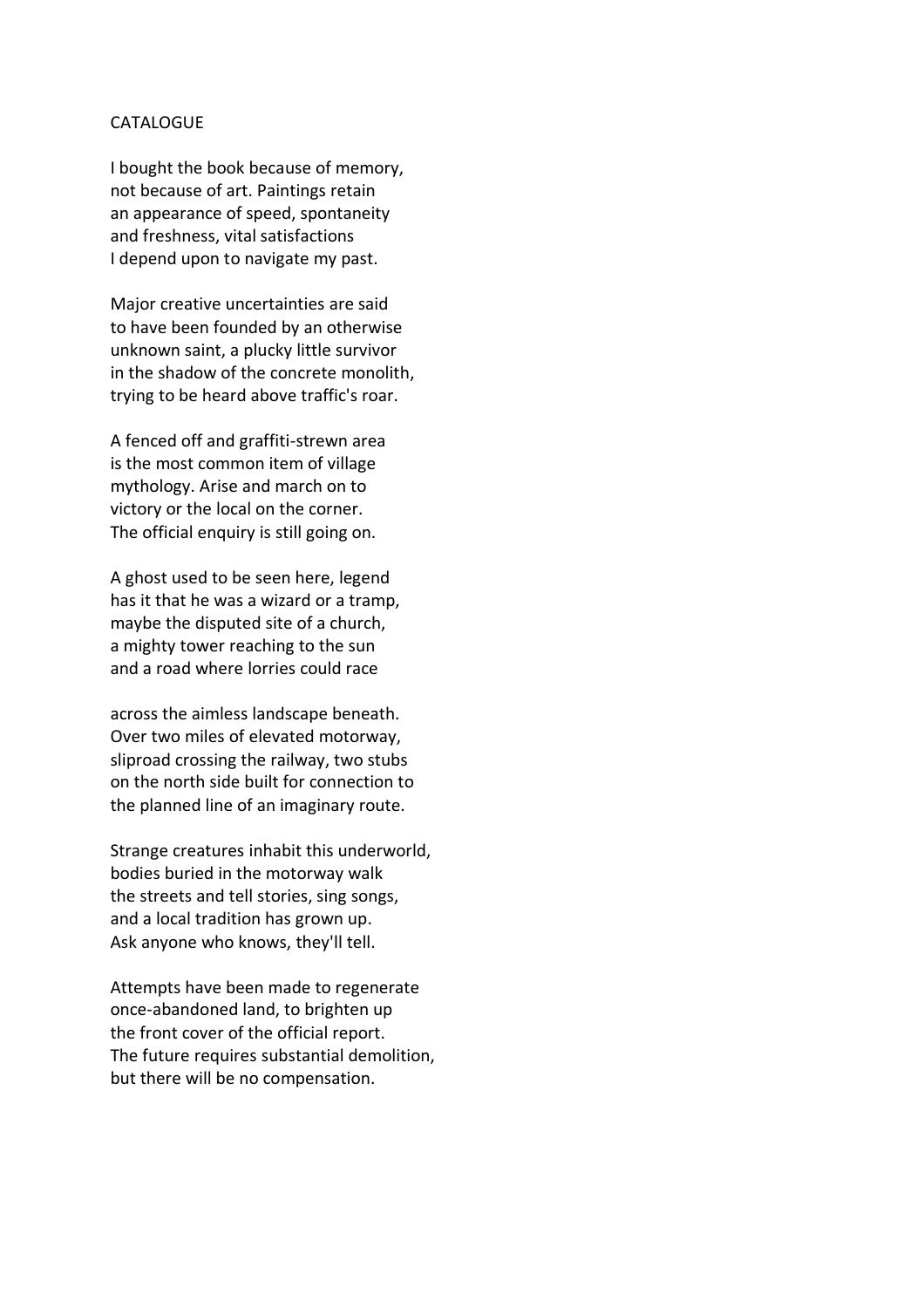## A WINDSCREEN ON TO THE WORLD

The dank chambers of an underground resting place for London's dead might not look it, but this flyover was built out of a respect, a way of escaping the unkempt, swampy cemeteries that were overloaded with bodies from the cholera outbreak. The roads are rarely open to the public, save for occasional tours. Remember, it's an arterial route, not an old railway line.

There are uncorroborated whisperings of a skeleton fully dressed in 1960s finery, with one of the road's spurs named after him and some of his weapons. The locals will tell you that. His ghost can supposedly be seen wandering the tarmac. Other dead dwellers include a shared love interest and the ghost of an unidentified lady wearing white.

Bottled human foetuses, preserved monkey heads and misshapen skeletons are some of the creepy specimens collected for ergonomic research – and all are on display here, or will be when the road re-opens. If deformed bodies and organs don't scare you, then electric lights, hydraulic lifts and air conditioning still pulls fans in from around the world. The A40(M) is the hub of all activity.

Other ghosts have been seen roaming the Western Avenue extension. It might look pleasant enough, but Westway is a 2.5 mile scar with a horrific history. The elevated section connects the mutilated body of a society beauty – limbs strewn under the flyover at ground level – with displays of old surgical equipment, marble heads and dusty documents. The real attraction here though is two giant murals by an artist, just above a forgotten slip road. Apparently, he was so pissed off about the planning he painted these faded stories for free.

You might not be able to hear over the sound of traffic, but a little girl has been reported to weep, slam doors and run along the fast lane, overtaking drivers as they travel. Since the mid 1970s locals have complained about a brilliant orange light emanating from the concrete freeway system. It is enough to give you chills if you find yourself in the aftermath of punk, accompanied only by the echoing footsteps of London and the drip-drip-drip of a leaky sky.

What a great collection of semi-deserted open spaces! Abandoned railway land around the Westway now promotes raw urban ambience but Portobello is lush with vivid greenery although there is still something unsettling about wandering along overgrown cuttings to urban development sites rich in graffiti. It's a little on the haunted side: bleak winter nights in November, London leaps off the balcony of the modern city to find a temporary home out beyond Paddington. Westway marked the beginning of the end.